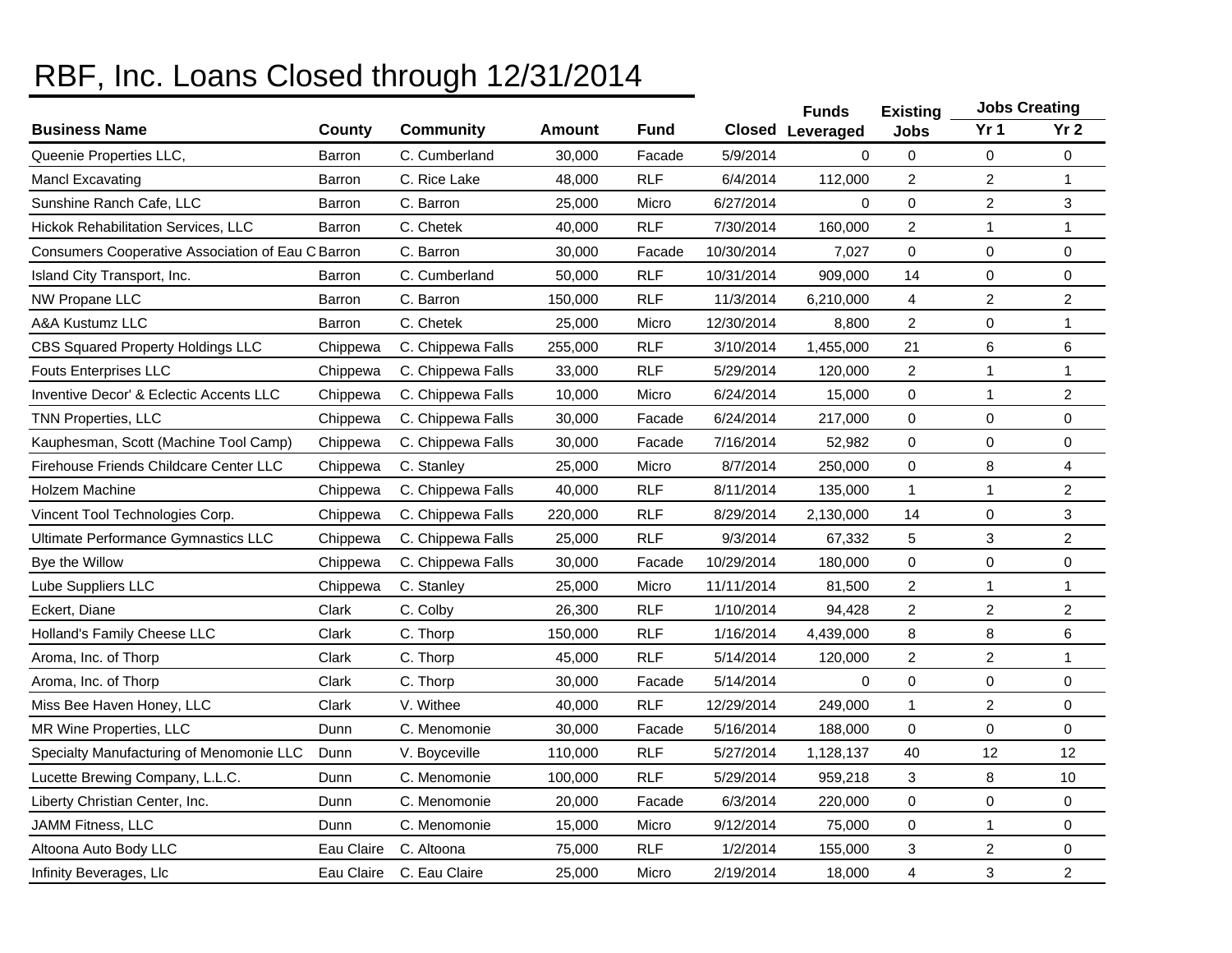## RBF, Inc. Loans Closed through 12/31/2014 (Contin.)

|                                        |            |                    |           |             |            | <b>Funds</b> | <b>Existing</b> | <b>Jobs Creating</b> |                 |
|----------------------------------------|------------|--------------------|-----------|-------------|------------|--------------|-----------------|----------------------|-----------------|
| <b>Business Name</b>                   | County     | <b>Community</b>   | Amount    | <b>Fund</b> | Closed     | Leveraged    | Jobs            | Yr <sub>1</sub>      | Yr <sub>2</sub> |
| Vincent, John and Rose                 | Eau Claire | C. Eau Claire      | 37,700    | <b>RLF</b>  | 7/1/2014   | 150,400      | $\overline{2}$  | 1                    |                 |
| Berger Custom Hardwoods, Llc           | Eau Claire | V. Fairchild       | 60,000    | <b>RLF</b>  | 7/22/2014  | 150,000      | 5               |                      | $\overline{2}$  |
| The Eau Claire Brewing Project LLC     | Eau Claire | C. Eau Claire      | 150,000   | <b>RLF</b>  | 11/4/2014  | 380,000      | 0               | 5                    | 4               |
| Pan Asia Kitchen, LLC                  | Eau Claire | C. Eau Claire      | 25.000    | Micro       | 11/25/2014 | 90,160       | $\Omega$        | 6                    | 3               |
| Chet Johnson Drugs, Inc.               | Polk       | C. Amery           | 30,000    | Facade      | 2/19/2014  | 0            | 0               | $\mathbf 0$          | 0               |
| Apple Seeds Child Care Center, LLC     | Polk       | V. Dresser         | 35,000    | <b>RLF</b>  | 3/6/2014   | 251,700      | 6               | 2                    | 0               |
| Williamson-White Funeral Home, Inc.    | Polk       | C. Amery           | 25,000    | Micro       | 4/15/2014  | 5,000        | 4               | 2                    |                 |
| Rasmuson Group, LLC                    | Polk       | V. Osceola         | 30,000    | Facade      | 6/10/2014  | 620,000      | 0               | $\Omega$             | $\Omega$        |
| <b>J&amp;R Tree Service, LLC</b>       | Polk       | V. Clear Lake      | 25,000    | Micro       | 8/12/2014  | 0            | 0               | $\overline{c}$       | 3               |
| Halverson's Investment, Inc.           | Polk       | C. St. Croix Falls | 25,000    | Micro       | 8/13/2014  | 0            | 0               | 3                    | 0               |
| Denny's Auto of Osceola, Inc.          | Polk       | V. Osceola         | 60.000    | <b>RLF</b>  | 10/10/2014 | 215,000      | 0               | 3                    | 0               |
| C-Aire, Inc.                           | Polk       | V. Dresser         | 60.000    | <b>RLF</b>  | 10/21/2014 | 675,000      | 21              | 4                    | 5               |
| <b>Oliphant Brewing LLC</b>            | St. Croix  | V. Wilson          | 25,000    | Micro       | 1/9/2014   | 6,000        | 0               | 2                    | 0               |
| NP Design & Photography, Inc.          | St. Croix  | C. New Richmond    | 30,000    | Facade      | 1/31/2014  | 0            | 0               | $\mathbf 0$          | 0               |
| Sunshine Community Fitness Center, Llc | St. Croix  | C. Glenwood City   | 8,100     | Facade      | 3/25/2014  | 0            | 0               | $\Omega$             | 0               |
| Next Generation Auto Inc.              | St. Croix  | V. Baldwin         | 50,000    | <b>RLF</b>  | 4/29/2014  | 280,600      | 3               | $\overline{2}$       | 2               |
| Arthur-Rose, LLC                       | St. Croix  | C. New Richmond    | 20,000    | <b>RLF</b>  | 5/13/2014  | 20,000       | 5               |                      |                 |
| Grage, John and Veronica               | St. Croix  | C. New Richond     | 10.700    | Facade      | 6/6/2014   | 0            | 0               | 0                    | 0               |
| Aspire Insurance Group, Inc.,          | St. Croix  | C. New Richmond    | 25,000    | Micro       | 8/20/2014  | 66,000       | $\Omega$        |                      | 0               |
| Fennern Jewlers, Inc.                  | St. Croix  | V. Baldwin         | 30,000    | Facade      | 8/28/2014  | $\Omega$     | 0               | $\Omega$             | 0               |
| <b>TOTAL</b>                           |            |                    | 2,548,800 |             |            | 22,666,284   | 178             | 103                  | 84              |